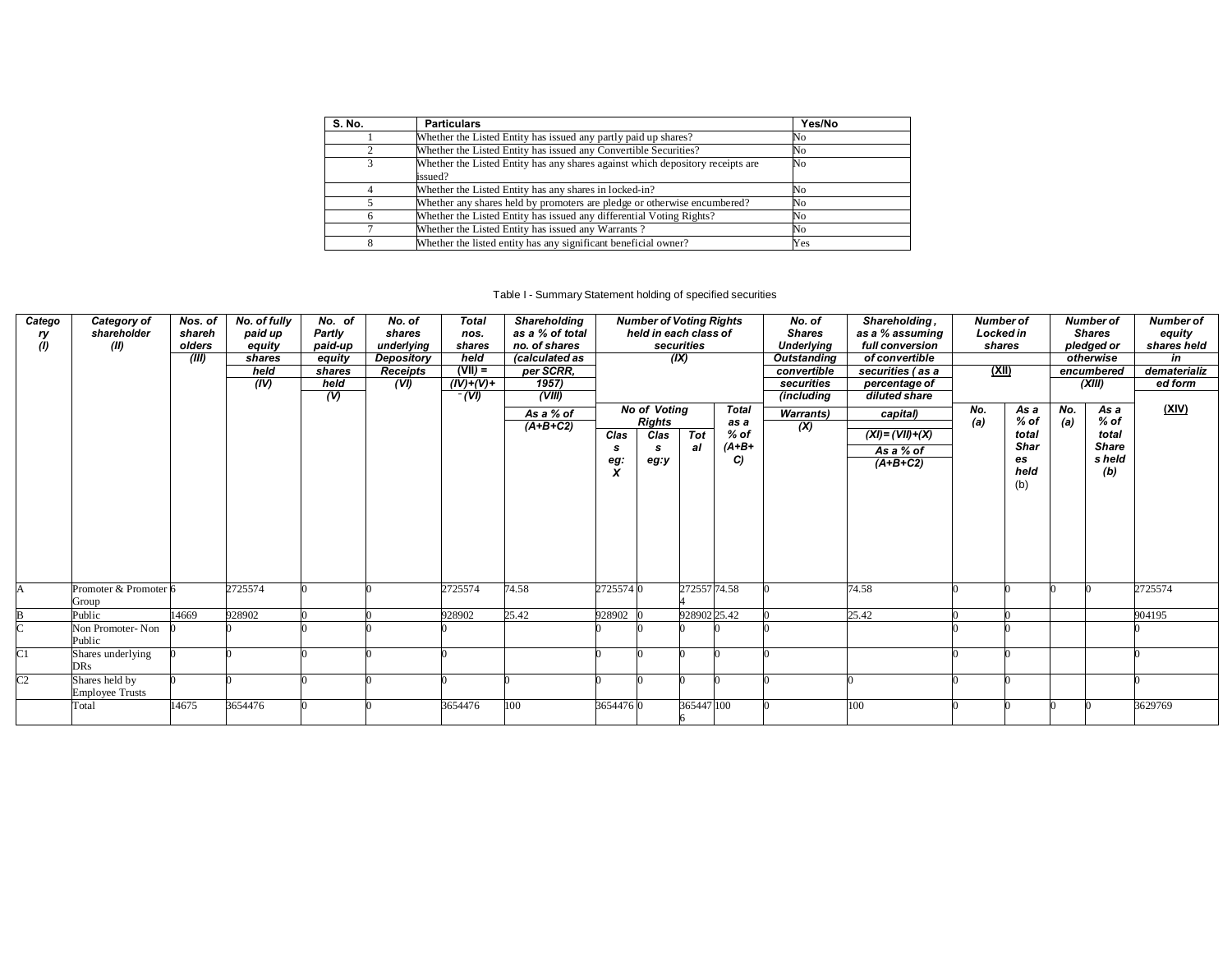## Table II - Statement showing shareholding pattern of the Promoter and Promoter Group

| <b>Category &amp; Name</b>                                                        | <b>PAN</b>                  | No. of | No. of          | Partly         | Nos. of                 | <b>Total</b>     | <b>Sharehol</b>     | <b>Number of Voting Rights held in</b> |                            |              | No. of            | Shareholdin               | <b>Number of</b>            |        | <b>Number of</b>     |               | Number of               |         |
|-----------------------------------------------------------------------------------|-----------------------------|--------|-----------------|----------------|-------------------------|------------------|---------------------|----------------------------------------|----------------------------|--------------|-------------------|---------------------------|-----------------------------|--------|----------------------|---------------|-------------------------|---------|
| of the                                                                            | (11)                        | shareh | fully           | paid-up        | shares                  | nos.             | $\overline{diag\%}$ | each class of securities               |                            |              | <b>Shares</b>     | $g$ , as a $%$            | <b>Locked in</b>            |        |                      | <b>Shares</b> | equity                  |         |
| <b>Shareholders</b>                                                               |                             | older  | paid            | equity         | underlying              | shares           |                     | calculate<br>(X)                       |                            |              | <b>Underlying</b> | assuming                  |                             | shares |                      | pledged or    | shares held             |         |
| $\omega$                                                                          |                             | (III)  | up              | shares         | <b>Depository</b>       | held<br>$(VII =$ | d as per<br>SCRR,   |                                        |                            |              |                   | <b>Outstanding</b>        | full<br>(XII)<br>conversion |        |                      | otherwise     |                         | in      |
|                                                                                   |                             |        | equity<br>share | held<br>$($ V) | <b>Receipts</b><br>(VI) | $IV+V+VI)$       | 1957                |                                        |                            |              |                   | convertible<br>securities | of                          |        | encumbered<br>(XIII) |               | dematerializ<br>ed form |         |
|                                                                                   |                             |        | s held          |                |                         |                  |                     |                                        | <b>No of Voting Rights</b> |              | Total as          | (including                | convertible                 | No.    | As a                 | No.           | As a                    | (XIV)   |
|                                                                                   |                             |        | (IV)            |                |                         |                  | As a % of           |                                        |                            |              | a % of            | <b>Warrants</b> )         | securities (                | (a)    | % of                 | (a)           | $%$ of                  |         |
|                                                                                   |                             |        |                 |                |                         |                  | $(A+B+C2)$          |                                        |                            |              | <b>Total</b>      | (X)                       | as a                        |        | total                |               | total                   |         |
|                                                                                   |                             |        |                 |                |                         |                  | (VIII)              | <b>Class</b>                           | Class                      | Tot          | <b>Voting</b>     |                           | percentage<br>of diluted    |        | <b>Shar</b>          |               | share                   |         |
|                                                                                   |                             |        |                 |                |                         |                  |                     | $\boldsymbol{x}$                       | Y                          | al           | rights            |                           | share                       |        | es<br>held           |               | s held<br>(b)           |         |
|                                                                                   |                             |        |                 |                |                         |                  |                     |                                        |                            |              |                   |                           | capital)                    |        | (b)                  |               |                         |         |
|                                                                                   |                             |        |                 |                |                         |                  |                     |                                        |                            |              |                   |                           | $\overline{(XI)}$           |        |                      |               |                         |         |
|                                                                                   |                             |        |                 |                |                         |                  |                     |                                        |                            |              |                   |                           | $(VII)+(X)$ as a            |        |                      |               |                         |         |
|                                                                                   |                             |        |                 |                |                         |                  |                     |                                        |                            |              |                   |                           | $%$ of                      |        |                      |               |                         |         |
|                                                                                   |                             |        |                 |                |                         |                  |                     |                                        |                            |              |                   |                           | $A+B+C2$                    |        |                      |               |                         |         |
| Indian                                                                            |                             |        |                 |                |                         |                  |                     |                                        |                            |              |                   |                           |                             |        |                      |               |                         |         |
| Individuals/Hindu                                                                 |                             |        | 44966           |                |                         | 44966            | 1.23                | 44966                                  |                            | 44966 1.23   |                   |                           | 1.23                        |        |                      |               |                         | 44966   |
| undivided Family                                                                  |                             |        |                 |                |                         |                  |                     |                                        |                            |              |                   |                           |                             |        |                      |               |                         |         |
| Dipali Balkrishan<br>Goenka                                                       | AEOPG481<br>86L             |        | 32728           |                |                         | 32728            | 0.9                 | 32728                                  |                            | 32728 0.9    |                   |                           | 0.9                         |        |                      |               |                         | 32728   |
| Radhika Balkrishan<br>Goenka                                                      | ANEPG041<br>98F             |        | 9130            |                |                         | 9130             | 0.25                | 9130                                   |                            | 9130         | 0.25              |                           | 0.25                        |        |                      |               |                         | 9130    |
| <b>Balkrishan Gopiram</b>                                                         | AEOPG481                    |        | 2229            |                |                         | 2229             | 0.06                | 2229                                   |                            | 2229         | 0.06              |                           | 0.06                        |        |                      |               |                         | 2229    |
| Goenka                                                                            | 91D                         |        |                 |                |                         |                  |                     |                                        |                            |              |                   |                           |                             |        |                      |               |                         |         |
| <b>Balkrishan Goenka</b><br>(HUF)                                                 | AACHB9<br>482P              |        | 878             |                |                         | 878              | 0.02                | 878                                    |                            | 878          | 0.02              |                           | 0.02                        |        |                      |               |                         | 878     |
| Rajesh R.<br>Mandawewala                                                          | AACPM2 <sup>1</sup><br>601D |        |                 |                |                         |                  | 0                   |                                        |                            |              |                   |                           |                             |        |                      |               |                         |         |
| Central Government/<br>State Government(s)                                        |                             |        |                 |                |                         |                  |                     |                                        |                            |              |                   |                           |                             |        |                      |               |                         |         |
| Financial Institutions/<br><b>Banks</b>                                           |                             |        |                 |                |                         |                  |                     |                                        |                            |              |                   |                           |                             |        |                      |               |                         |         |
| Any Other (specify)                                                               |                             |        | 2680608         |                |                         | 2680608          | 73.35               | 2680608                                |                            | 268060 73.35 |                   |                           | 73.35                       |        |                      |               |                         | 2680608 |
| Trusts                                                                            |                             |        | 2680608         |                |                         | 2680608          | 73.35               | 2680608                                |                            | 268060 73.35 |                   |                           | 73.35                       |        |                      |               |                         | 2680608 |
| Balkrishan Goenka,                                                                | AAATW3 <sup>1</sup>         |        | 2680608         |                |                         | 2680608          | 73.35               | 2680608                                |                            | 268060 73.35 |                   |                           | 73.35                       |        |                      |               |                         | 2680608 |
| Trustee of Welspun                                                                | 935E                        |        |                 |                |                         |                  |                     |                                        |                            |              |                   |                           |                             |        |                      |               |                         |         |
| <b>Group Master Trust</b><br>Sub-Total $(A)(1)$                                   |                             |        | 2725574         |                |                         | 2725574          | 74.58               | 2725574                                |                            | 272557 74.58 |                   |                           | 74.58                       |        |                      |               |                         | 2725574 |
|                                                                                   |                             |        |                 |                |                         |                  |                     |                                        |                            |              |                   |                           |                             |        |                      |               |                         |         |
| Foreign                                                                           |                             |        |                 |                |                         |                  |                     |                                        |                            |              |                   |                           |                             |        |                      |               |                         |         |
| Individuals (Non-                                                                 |                             |        |                 |                |                         |                  |                     |                                        |                            |              |                   |                           |                             |        |                      |               |                         |         |
| Resident Individuals/                                                             |                             |        |                 |                |                         |                  |                     |                                        |                            |              |                   |                           |                             |        |                      |               |                         |         |
| Foreign Individuals)                                                              |                             |        |                 |                |                         |                  |                     |                                        |                            |              |                   |                           |                             |        |                      |               |                         |         |
| Government                                                                        |                             |        |                 |                |                         |                  |                     |                                        |                            |              |                   |                           |                             |        |                      |               |                         |         |
| Institutions<br>Foreign Portfolio                                                 |                             |        |                 |                |                         |                  |                     |                                        |                            |              |                   |                           |                             |        |                      |               |                         |         |
| Investor                                                                          |                             |        |                 |                |                         |                  |                     |                                        |                            |              |                   |                           |                             |        |                      |               |                         |         |
| Any Other (specify)                                                               |                             |        |                 |                |                         |                  |                     |                                        |                            |              |                   |                           |                             |        |                      |               |                         |         |
| Sub-Total $(A)(2)$                                                                |                             |        |                 |                |                         |                  |                     |                                        |                            |              |                   |                           |                             |        |                      |               |                         |         |
| Total Shareholding of<br>Promoter and Promoter<br>Group $(A)=$<br>$(A)(1)+(A)(2)$ |                             |        | 2725574         |                |                         | 2725574          | 74.58               | 2725574                                |                            | 272557 74.58 |                   |                           | 74.58                       |        |                      |               |                         | 2725574 |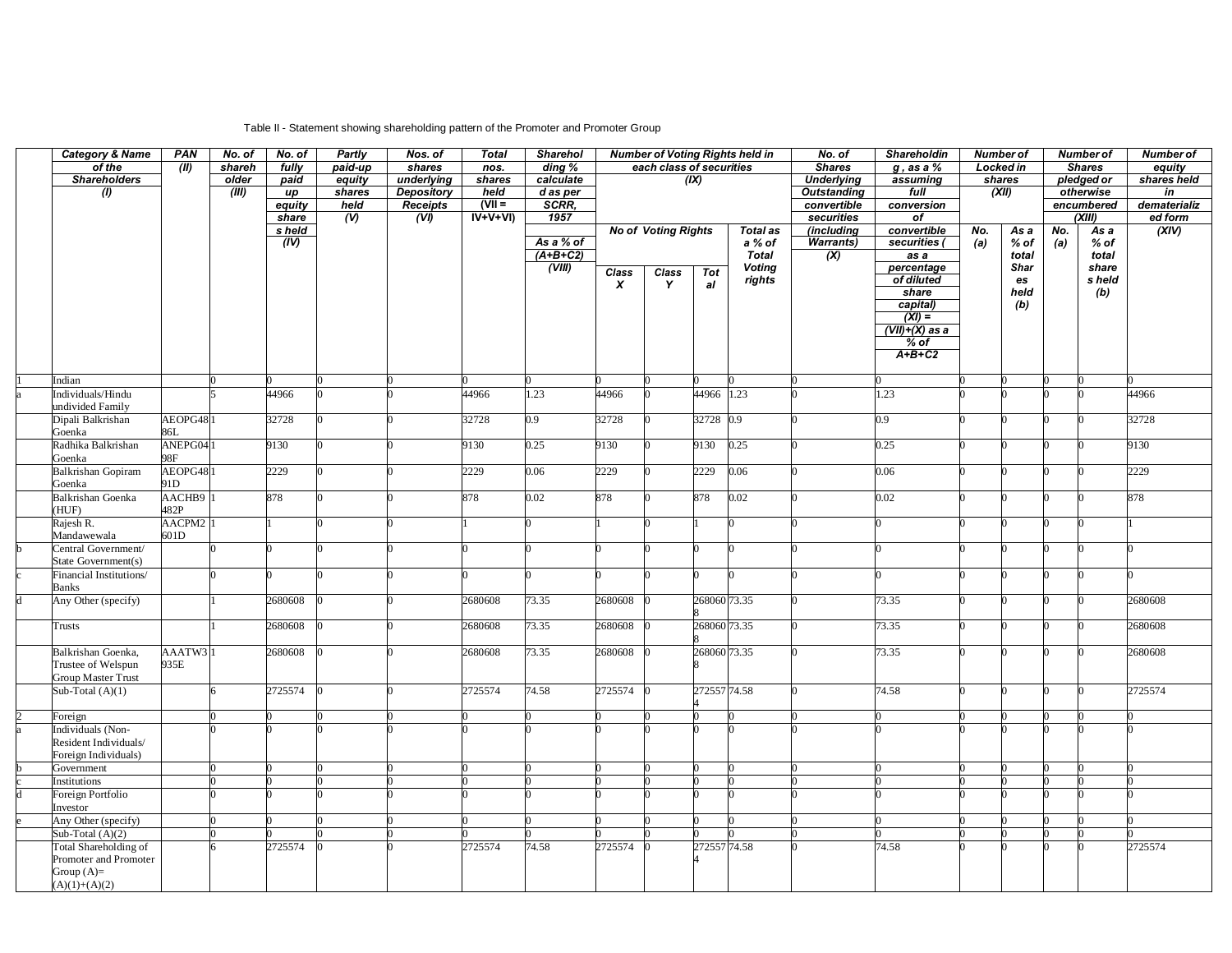## Table III - Statement showing shareholding pattern of the Public shareholder

| <b>Category &amp; Name</b><br>of the<br><b>Shareholders</b><br>(1) | <b>PAN</b><br>(II) | Nos. of<br>shareh<br>older<br>(III) | No. of<br>fully<br>paid<br>иp<br>equity<br>share | Partly<br>paid-up<br>equity<br>shares<br>held<br>(V) | Nos. of<br>shares<br>underlying<br>Depository<br>Receipts<br>(VI) | <b>Total</b><br>nos.<br>shares<br>held<br>$VII =$<br>IV+V+VI | Sharehol<br>ding %<br>calculate<br>d as per<br>SCRR,<br>1957 | <b>Number of Voting Rights held in</b><br>each class of securities<br>(IX) |                            | No. of<br><b>Total</b><br><b>Shares</b><br>shareholdin<br><b>Underlying</b><br>$g$ , as a $%$<br><b>Outstanding</b><br>assuming<br>convertible<br>full<br>securities<br>conversion |                                                     | <b>Number of</b><br>Locked in<br>shares<br>(XII) |                                                       | <b>Number of</b><br><b>Shares</b><br>pledged or<br>otherwise<br>encumbered<br>(XIII) |                                        | <b>Number of</b><br>equity<br>shares held<br>in<br>dematerializ<br>ed form |                                          |        |
|--------------------------------------------------------------------|--------------------|-------------------------------------|--------------------------------------------------|------------------------------------------------------|-------------------------------------------------------------------|--------------------------------------------------------------|--------------------------------------------------------------|----------------------------------------------------------------------------|----------------------------|------------------------------------------------------------------------------------------------------------------------------------------------------------------------------------|-----------------------------------------------------|--------------------------------------------------|-------------------------------------------------------|--------------------------------------------------------------------------------------|----------------------------------------|----------------------------------------------------------------------------|------------------------------------------|--------|
|                                                                    |                    |                                     | s held<br>(IV)                                   |                                                      |                                                                   |                                                              | As a % of<br>$(A+B+C2)$<br><b>VIII</b>                       |                                                                            | <b>No of Voting Rights</b> |                                                                                                                                                                                    | Total as<br>a % of<br><b>Total</b><br><b>Voting</b> | (including<br>Warrants)<br>(X)                   | of<br>convertible<br>securities<br>(as a              | No.<br>(a)                                                                           | As a<br>$%$ of<br>total<br><b>Shar</b> | No.<br>(No<br>$\mathbf{t}$<br>ap                                           | As a<br>$%$ of<br>total<br>share         | (XIV)  |
|                                                                    |                    |                                     |                                                  |                                                      |                                                                   |                                                              |                                                              | Class<br>$\boldsymbol{x}$                                                  | Class<br>Y                 | <b>Tot</b><br>al                                                                                                                                                                   | rights                                              |                                                  | percentage<br>of diluted<br>share<br>capital)<br>(XI) |                                                                                      | es<br>held<br>(b)                      | pli<br>ca<br>ble<br>$\overline{ }$<br>(a)                                  | s held<br>(Not<br>applic<br>able)<br>(b) |        |
| Institutions                                                       |                    |                                     |                                                  |                                                      |                                                                   |                                                              |                                                              |                                                                            |                            |                                                                                                                                                                                    |                                                     |                                                  |                                                       |                                                                                      |                                        |                                                                            |                                          |        |
| Mutual Funds/                                                      |                    |                                     | 221                                              |                                                      |                                                                   | 221                                                          | 0.01                                                         | 221                                                                        |                            | 221                                                                                                                                                                                | 0.01                                                |                                                  | 0.01                                                  |                                                                                      |                                        |                                                                            |                                          |        |
| Venture Capital Funds                                              |                    |                                     |                                                  |                                                      |                                                                   |                                                              |                                                              |                                                                            |                            |                                                                                                                                                                                    |                                                     |                                                  |                                                       |                                                                                      |                                        |                                                                            |                                          |        |
| Alternate Investment<br>Funds                                      |                    |                                     |                                                  |                                                      |                                                                   |                                                              |                                                              |                                                                            |                            |                                                                                                                                                                                    |                                                     |                                                  |                                                       |                                                                                      |                                        |                                                                            |                                          |        |
| Foreign Venture Capital<br>nvestors                                |                    |                                     |                                                  |                                                      |                                                                   |                                                              |                                                              |                                                                            |                            |                                                                                                                                                                                    |                                                     |                                                  |                                                       |                                                                                      |                                        |                                                                            |                                          |        |
| Foreign Portfolio<br>Investors                                     |                    |                                     |                                                  |                                                      |                                                                   |                                                              |                                                              |                                                                            |                            |                                                                                                                                                                                    |                                                     |                                                  |                                                       |                                                                                      |                                        |                                                                            |                                          |        |
| inancial Institutions/<br><b>Banks</b>                             |                    |                                     | 20                                               |                                                      |                                                                   | 20                                                           |                                                              | 20                                                                         |                            | 20                                                                                                                                                                                 |                                                     |                                                  |                                                       |                                                                                      |                                        |                                                                            |                                          | 10     |
| <b>Insurance Companies</b>                                         |                    |                                     |                                                  |                                                      |                                                                   |                                                              |                                                              |                                                                            |                            |                                                                                                                                                                                    |                                                     |                                                  |                                                       |                                                                                      |                                        |                                                                            |                                          |        |
| Provident Funds/                                                   |                    |                                     |                                                  |                                                      |                                                                   |                                                              |                                                              |                                                                            |                            |                                                                                                                                                                                    |                                                     |                                                  |                                                       |                                                                                      |                                        |                                                                            |                                          |        |
| Pension Funds                                                      |                    |                                     |                                                  |                                                      |                                                                   |                                                              |                                                              |                                                                            |                            |                                                                                                                                                                                    |                                                     |                                                  |                                                       |                                                                                      |                                        |                                                                            |                                          |        |
| Any Other (specify)                                                |                    |                                     |                                                  |                                                      |                                                                   |                                                              |                                                              |                                                                            |                            |                                                                                                                                                                                    |                                                     |                                                  |                                                       |                                                                                      |                                        |                                                                            |                                          |        |
| Sub-Total $(B)(1)$                                                 |                    |                                     | 241                                              |                                                      |                                                                   | 241                                                          | 0.01                                                         | 241                                                                        |                            | 241                                                                                                                                                                                | 0.01                                                |                                                  | 0.01                                                  |                                                                                      |                                        |                                                                            |                                          | 14     |
| Central Government/<br>State Government(s)/                        |                    |                                     |                                                  |                                                      |                                                                   |                                                              |                                                              |                                                                            |                            |                                                                                                                                                                                    |                                                     |                                                  |                                                       |                                                                                      |                                        |                                                                            |                                          |        |
| President of India<br>Sub-Total $(B)(2)$                           |                    |                                     |                                                  |                                                      |                                                                   |                                                              |                                                              |                                                                            |                            |                                                                                                                                                                                    |                                                     |                                                  |                                                       |                                                                                      |                                        |                                                                            |                                          |        |
| Non-institutions                                                   |                    |                                     |                                                  |                                                      |                                                                   |                                                              |                                                              |                                                                            |                            |                                                                                                                                                                                    |                                                     |                                                  |                                                       |                                                                                      |                                        |                                                                            |                                          |        |
| Individuals -                                                      |                    | 14033                               | 692034                                           |                                                      |                                                                   | 692034                                                       | 18.93                                                        | 692034                                                                     |                            | 692034 18.93                                                                                                                                                                       |                                                     |                                                  | 18.93                                                 |                                                                                      |                                        |                                                                            |                                          | 668791 |
| Individual shareholders                                            |                    | 14027                               | 300515                                           |                                                      |                                                                   | 300515                                                       | 8.22                                                         | 300515                                                                     |                            | 3005158.22                                                                                                                                                                         |                                                     |                                                  | 8.22                                                  |                                                                                      |                                        |                                                                            |                                          | 277272 |
| holding nominal share<br>apital up to Rs. 2 lakhs                  |                    |                                     |                                                  |                                                      |                                                                   |                                                              |                                                              |                                                                            |                            |                                                                                                                                                                                    |                                                     |                                                  |                                                       |                                                                                      |                                        |                                                                            |                                          |        |
| Individual shareholders<br>holding nominal share                   |                    |                                     | 391519                                           |                                                      |                                                                   | 391519                                                       | 10.71                                                        | 391519                                                                     |                            | 391519 10.71                                                                                                                                                                       |                                                     |                                                  | 10.71                                                 |                                                                                      |                                        |                                                                            |                                          | 391519 |
| capital in excess of Rs.<br>2 lakhs.                               |                    |                                     |                                                  |                                                      |                                                                   |                                                              |                                                              |                                                                            |                            |                                                                                                                                                                                    |                                                     |                                                  |                                                       |                                                                                      |                                        |                                                                            |                                          |        |
| Anuj Premkumar<br>Agarwal                                          | AABPA74<br>39E     |                                     | 131432                                           |                                                      |                                                                   | 131432                                                       | 3.6                                                          | 131432                                                                     |                            | 131432 3.6                                                                                                                                                                         |                                                     |                                                  | 3.6                                                   |                                                                                      |                                        |                                                                            |                                          | 131432 |
| Gaurav N Lodha                                                     | ABDPL73<br>29P     |                                     | 45118                                            |                                                      |                                                                   | 45118                                                        | 1.23                                                         | 45118                                                                      |                            | 45118 1.23                                                                                                                                                                         |                                                     |                                                  | 1.23                                                  |                                                                                      |                                        |                                                                            |                                          | 45118  |
| Meenadevi<br>Surendrakumar Agarwal 43R                             | AABPA05            |                                     | 48477                                            |                                                      |                                                                   | 48477                                                        | 1.33                                                         | 48477                                                                      |                            | 48477 1.33                                                                                                                                                                         |                                                     |                                                  | 1.33                                                  |                                                                                      |                                        |                                                                            |                                          | 48477  |
| Mukesh Raghunathmal AECPC67<br>Chandan                             | 40D                |                                     | 52243                                            |                                                      |                                                                   | 52243                                                        | 1.43                                                         | 52243                                                                      |                            | 52243 1.43                                                                                                                                                                         |                                                     |                                                  | 1.43                                                  |                                                                                      |                                        |                                                                            |                                          | 52243  |
| Satya Narayan Dhoot                                                | AANPD4<br>945L     |                                     | 85124                                            |                                                      |                                                                   | 85124                                                        | 2.33                                                         | 85124                                                                      |                            | 85124 2.33                                                                                                                                                                         |                                                     |                                                  | 2.33                                                  |                                                                                      |                                        |                                                                            |                                          | 85124  |
| NBFCs registered with<br>RBI                                       |                    |                                     | 4657                                             |                                                      |                                                                   | 4657                                                         | 0.13                                                         | 4657                                                                       |                            | 4657                                                                                                                                                                               | 0.13                                                |                                                  | 0.13                                                  |                                                                                      |                                        |                                                                            |                                          | 4657   |
| <b>Employee Trusts</b>                                             |                    |                                     |                                                  |                                                      |                                                                   |                                                              |                                                              |                                                                            |                            |                                                                                                                                                                                    |                                                     |                                                  |                                                       |                                                                                      |                                        |                                                                            |                                          |        |
| Overseas Depositories                                              |                    |                                     |                                                  |                                                      |                                                                   |                                                              |                                                              |                                                                            |                            |                                                                                                                                                                                    |                                                     |                                                  |                                                       |                                                                                      |                                        |                                                                            |                                          |        |
| (holding DRs)<br>(balancing figure)                                |                    |                                     |                                                  |                                                      |                                                                   |                                                              |                                                              |                                                                            |                            |                                                                                                                                                                                    |                                                     |                                                  |                                                       |                                                                                      |                                        |                                                                            |                                          |        |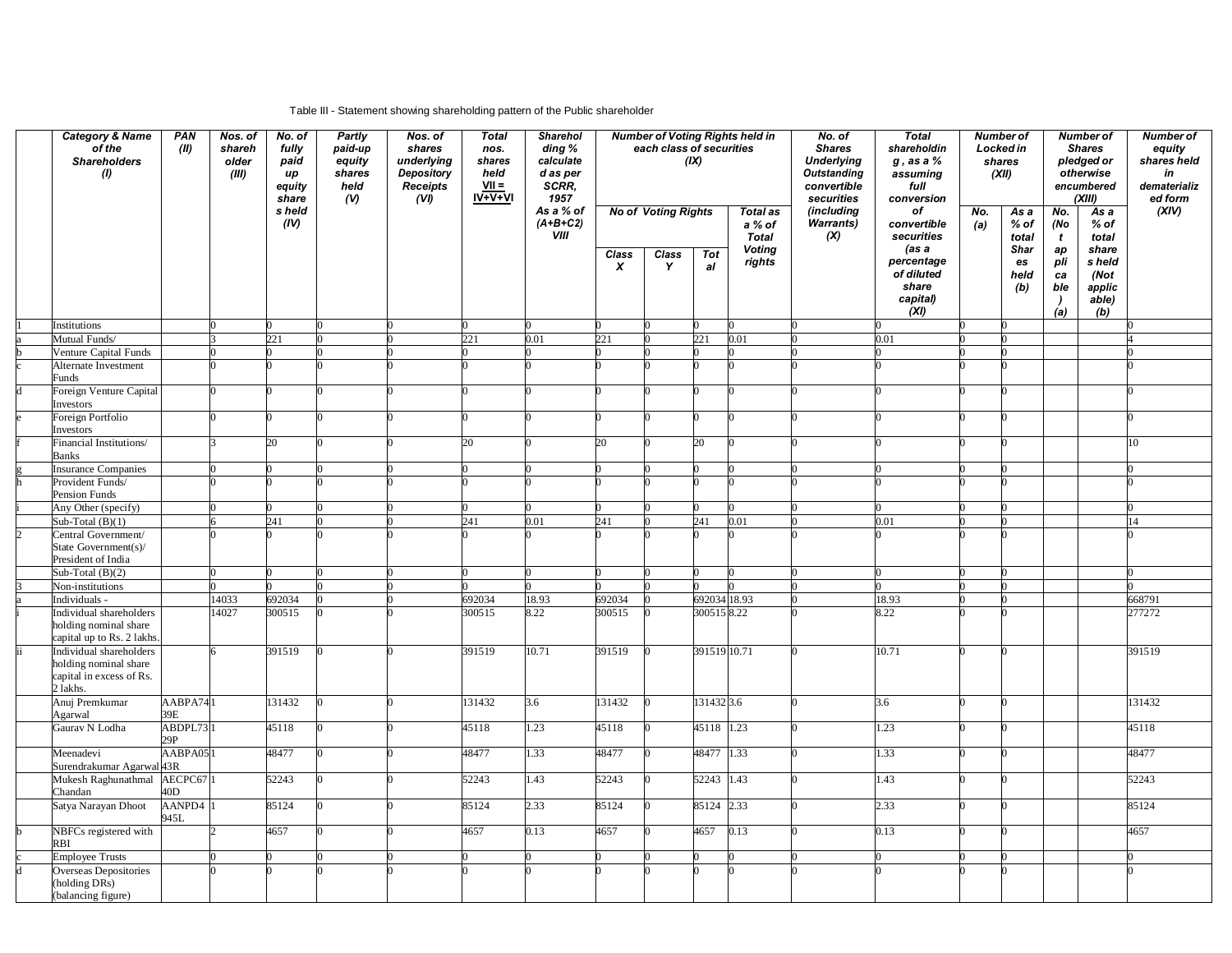| Any Other (specify)     |          | 628   | 231970 |  | 231970 | 6.35  | 231970 | 231970 6.35  |      | 6.35      |  |  | 230733 |
|-------------------------|----------|-------|--------|--|--------|-------|--------|--------------|------|-----------|--|--|--------|
| <b>Bodies Corporate</b> |          | הל    | 97566  |  | 97566  | 2.67  | 97566  | 97566 2.67   |      | 2.67      |  |  | 97230  |
| <b>Bodies Corporate</b> |          |       | 11905  |  | 111905 | 3.06  | 11905  | 111905 3.06  |      | 3.06      |  |  | 111905 |
| Aqua Trading LLP        | ABHFA391 |       | 82747  |  | 82747  | 2.26  | 82747  | 82747 2.26   |      | 2.26      |  |  | 82747  |
|                         | 35C      |       |        |  |        |       |        |              |      |           |  |  |        |
| <b>Clearing Members</b> |          |       | 260    |  | 260    | 0.01  | 260    | 260          | 0.01 | $_{0.01}$ |  |  | 260    |
| <b>HUF</b>              |          | 152   | 11009  |  | 11009  |       | 1009   | 11009 0.3    |      |           |  |  | 11009  |
| Non-Resident Indian     |          | 358   | 6720   |  | 6720   | 0.18  | 6720   | 6720         | 0.18 | 0.18      |  |  | 5819   |
| (NRI)                   |          |       |        |  |        |       |        |              |      |           |  |  |        |
| Unclaimed or Suspense   |          |       | 4510   |  | 4510   | 0.12  | 4510   | 4510         | 0.12 | 0.12      |  |  | 4510   |
| or Escrow Account       |          |       |        |  |        |       |        |              |      |           |  |  |        |
| Sub-Total $(B)(3)$      |          | 14663 | 928661 |  | 928661 | 25.4  | 928661 | 928661 25.41 |      | 25.41     |  |  | 904181 |
| <b>Total Public</b>     |          | 14669 | 928902 |  | 928902 | 25.42 | 928902 | 928902 25.42 |      | 25.42     |  |  | 904195 |
| Shareholding $(B)=$     |          |       |        |  |        |       |        |              |      |           |  |  |        |
| $(B)(1)+(B)(2)+(B)(3)$  |          |       |        |  |        |       |        |              |      |           |  |  |        |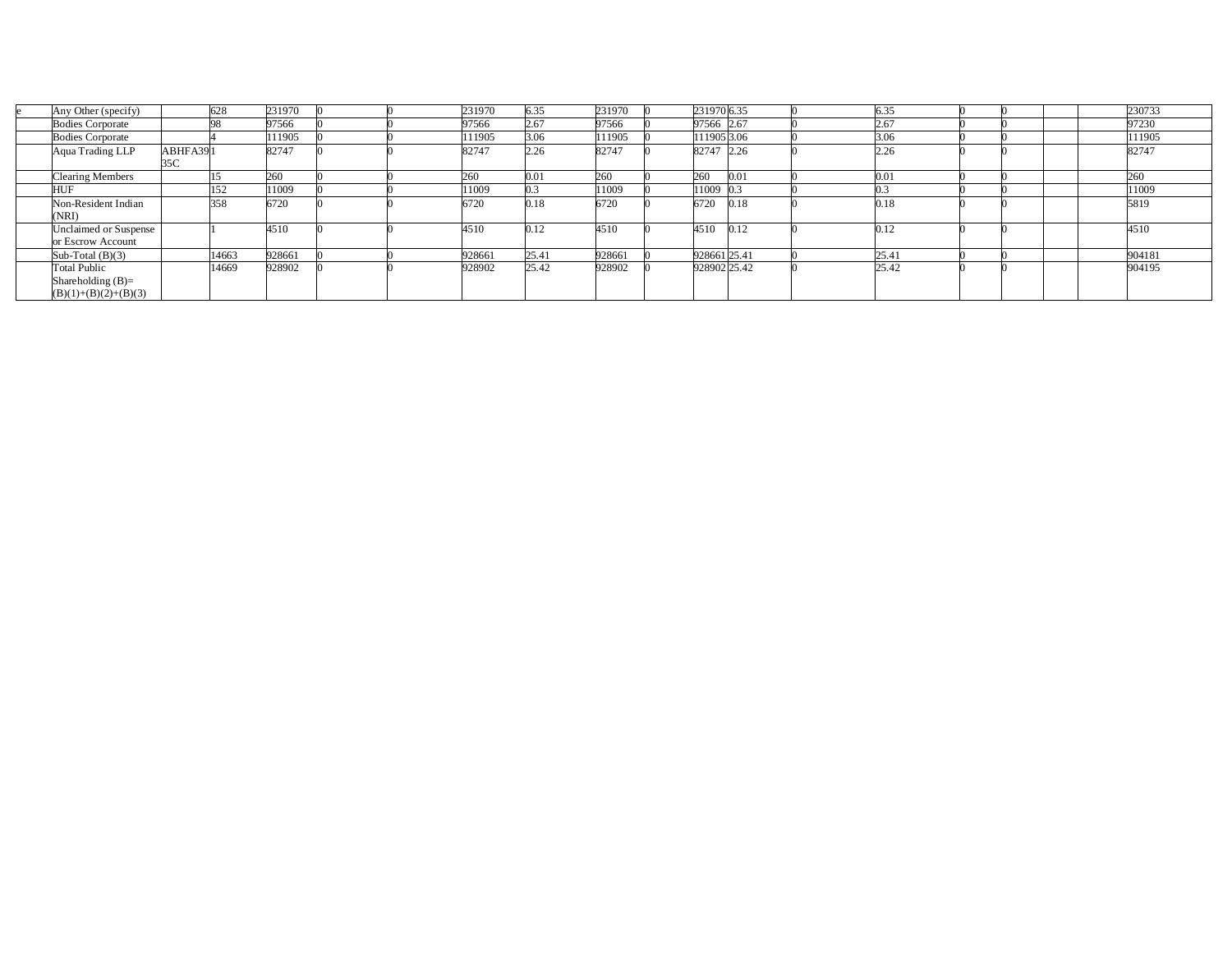## Table IV - Statement showing shareholding pattern of the Non Promoter- Non Public shareholder

| <b>Category &amp; Name</b>    | PAN  | No. of | No. of | Partly  | Nos. of    | Total no.  | <b>Sharehol</b> |       |                            |            | <b>Number of Voting Rights held in</b> | No. of            | <b>Total</b>    | <b>Number of</b> |        |     | <b>Number of</b> | <b>Number of</b> |
|-------------------------------|------|--------|--------|---------|------------|------------|-----------------|-------|----------------------------|------------|----------------------------------------|-------------------|-----------------|------------------|--------|-----|------------------|------------------|
| of the                        | (II) | shareh | fully  | paid-up | shares     | shares     | ding %          |       | each class of securities   |            |                                        | <b>Shares</b>     | shareholdin     | Locked in        |        |     | <b>Shares</b>    | equity           |
| <b>Shareholders</b>           |      | older  | paid   | equity  | underlying | held       | calculate       |       |                            | (IX)       |                                        | <b>Underlying</b> | $g$ , as a $\%$ |                  | shares |     | pledged or       | shares held      |
| $\omega$                      |      | (III)  | up     | shares  | Depository | $(VII =$   | d as per        |       |                            |            |                                        | Outstanding       | assuming        | (XII)            |        |     | otherwise        | in               |
|                               |      |        | equity | held    | Receipts   | $IV+V+VI)$ | SCRR.           |       |                            |            |                                        | convertible       | full            |                  |        |     | encumbered       | dematerializ     |
|                               |      |        | share  | $($ V)  | (VI)       |            | 1957            |       |                            |            |                                        | securities        | conversion      |                  |        |     | (XIII)           | ed form          |
|                               |      |        | s held |         |            |            | As a % of       |       | <b>No of Voting Rights</b> |            | Total as                               | <i>(including</i> | οf              | No.              | As a   | No. | As a             | (XIV)            |
|                               |      |        | (IV)   |         |            |            | $(A+B+C2)$      |       |                            |            | a % of                                 | <b>Warrants</b> ) | convertible     |                  | % of   | (No | % of             | (Not             |
|                               |      |        |        |         |            |            | (VIII)          |       |                            |            | <b>Total</b>                           | (X)               | securities      |                  | total  |     | total            | Applicable)      |
|                               |      |        |        |         |            |            |                 | Class | Class                      | <b>Tot</b> | Voting                                 |                   | as a            |                  | Shar   | aр  | share            |                  |
|                               |      |        |        |         |            |            |                 | X     |                            | al         | rights                                 |                   | percentage      |                  | es     | pli | s held           |                  |
|                               |      |        |        |         |            |            |                 |       |                            |            |                                        |                   | of diluted      |                  | held   | ca  | (Not             |                  |
|                               |      |        |        |         |            |            |                 |       |                            |            |                                        |                   | share           |                  |        | ble | applic           |                  |
|                               |      |        |        |         |            |            |                 |       |                            |            |                                        |                   | capital)        |                  |        |     | able)            |                  |
|                               |      |        |        |         |            |            |                 |       |                            |            |                                        |                   | (XI)            |                  |        |     |                  |                  |
| Custodian/DR Holder           |      |        |        |         |            |            |                 |       |                            |            |                                        |                   |                 |                  |        |     |                  |                  |
| <b>Employee Benefit Trust</b> |      |        |        |         |            |            |                 |       |                            |            |                                        |                   |                 |                  |        |     |                  |                  |
| (under SEBI (Share)           |      |        |        |         |            |            |                 |       |                            |            |                                        |                   |                 |                  |        |     |                  |                  |
| based Employee                |      |        |        |         |            |            |                 |       |                            |            |                                        |                   |                 |                  |        |     |                  |                  |
| Benefit) Regulations,         |      |        |        |         |            |            |                 |       |                            |            |                                        |                   |                 |                  |        |     |                  |                  |
| 2014)                         |      |        |        |         |            |            |                 |       |                            |            |                                        |                   |                 |                  |        |     |                  |                  |
| <b>Total Non-Promoter-</b>    |      |        |        |         |            |            |                 |       |                            |            |                                        |                   |                 |                  |        |     |                  |                  |
| Non Public                    |      |        |        |         |            |            |                 |       |                            |            |                                        |                   |                 |                  |        |     |                  |                  |
| Shareholding $(C)$ =          |      |        |        |         |            |            |                 |       |                            |            |                                        |                   |                 |                  |        |     |                  |                  |
| $(C)(1)+(C)(2)$               |      |        |        |         |            |            |                 |       |                            |            |                                        |                   |                 |                  |        |     |                  |                  |

Table V - Statement showing shareholding pattern of the Significant Beneficiary Owner (SBO)

| Name                                                                                                                | <b>PAN</b> | Passport No. in<br>case of a foreign | Nationality | Details of holding/ exercise of right of the SBO in the reporting company, whether direct or indirect* |                      |                                                                         |                               |                                             |                                                      |  |
|---------------------------------------------------------------------------------------------------------------------|------------|--------------------------------------|-------------|--------------------------------------------------------------------------------------------------------|----------------------|-------------------------------------------------------------------------|-------------------------------|---------------------------------------------|------------------------------------------------------|--|
|                                                                                                                     |            | national                             |             | <b>Shares</b>                                                                                          | <b>Voting rights</b> | <b>Rights on distributable</b><br>dividend or any other<br>distribution | <b>Exercise of</b><br>control | <b>Exercise of</b><br>significant influence | acquisition of<br>significant<br>beneficial interest |  |
| Balkrishan Goenka.<br>PAN AEOPG4891D,<br>Dipali Goenka, PAN<br>AEOPG4886L, Rajesh<br>Mandawewala, PAN<br>AACPM2601D | AEOPG4891D |                                      | India       | 73.35                                                                                                  |                      |                                                                         |                               |                                             |                                                      |  |
| Balkrishan Goenka                                                                                                   | AAATW3935E |                                      | india       | 73 35<br>.                                                                                             |                      |                                                                         |                               |                                             | 30-Mar-2019                                          |  |

Unclaim Details

| <b>Details of</b><br>n unclaimed may be given here along with details such as number<br><b>Shares</b><br>which<br>remain | , outstanding shares held in<br>of shareholders |  |  |  |  |  |
|--------------------------------------------------------------------------------------------------------------------------|-------------------------------------------------|--|--|--|--|--|
| demat/unclaimed suspense account,                                                                                        | * voting rights which are frozen etc.           |  |  |  |  |  |
| No of share held<br>No. of shareholders                                                                                  |                                                 |  |  |  |  |  |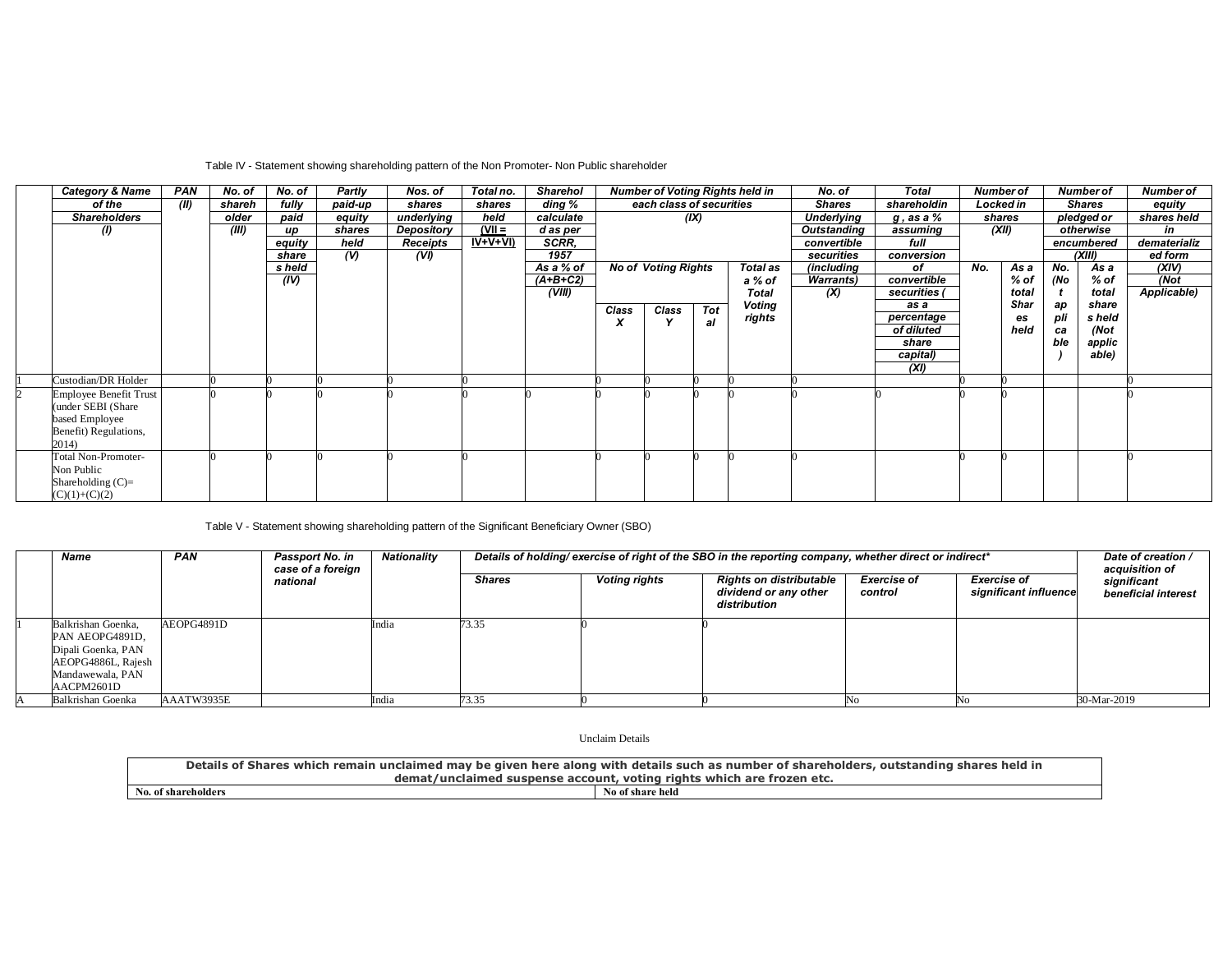|                         | List of Promoter and Promoter Group pursuant to Regulation 31(4) of the SEBI (Listing |                       |  |  |  |  |  |  |  |
|-------------------------|---------------------------------------------------------------------------------------|-----------------------|--|--|--|--|--|--|--|
|                         | <b>Obligations and Disclosures Requirements) Regulations, 2015</b>                    |                       |  |  |  |  |  |  |  |
| Sr.                     | <b>Name</b>                                                                           | Promoter / Promoter   |  |  |  |  |  |  |  |
| No.                     |                                                                                       | Group                 |  |  |  |  |  |  |  |
| $\mathbf{1}$            | <b>Balkrishan Goenka</b>                                                              | Promoter              |  |  |  |  |  |  |  |
| $\overline{2}$          | Rajesh Mandawewala                                                                    | Promoter              |  |  |  |  |  |  |  |
| $\overline{\mathbf{3}}$ | Dipali Goenka                                                                         | Promoter              |  |  |  |  |  |  |  |
| 4                       | Welspun Group Master Trust                                                            | Promoter              |  |  |  |  |  |  |  |
| 5                       | Aryabhat Vyapar Private Limited                                                       | <b>Promoter Group</b> |  |  |  |  |  |  |  |
| 6                       | Welspun Investments and Commercials Limited                                           | Promoter Group        |  |  |  |  |  |  |  |
| 7                       | MGN Agro Properties Private Limited                                                   | Promoter Group        |  |  |  |  |  |  |  |
| 8                       | Radhika Goenka                                                                        | Promoter Group        |  |  |  |  |  |  |  |
| 9                       | Vanshika Goenka                                                                       | <b>Promoter Group</b> |  |  |  |  |  |  |  |
| 10                      | Pratima Mandawewala                                                                   | <b>Promoter Group</b> |  |  |  |  |  |  |  |
| 11                      | Ramesh Mandawewala                                                                    | Promoter Group        |  |  |  |  |  |  |  |
| 12                      | Sitadevi Mandawewala                                                                  | Promoter Group        |  |  |  |  |  |  |  |
| 13                      | Abhishek Mandawewala                                                                  | Promoter Group        |  |  |  |  |  |  |  |
| 14                      | Yash Mandawewala                                                                      | Promoter Group        |  |  |  |  |  |  |  |
| 15                      | Welspun Wasco Coatings Private Limited                                                | <b>Promoter Group</b> |  |  |  |  |  |  |  |
| 16                      | <b>Welspun Tradings Limited</b>                                                       | <b>Promoter Group</b> |  |  |  |  |  |  |  |
| 17                      | Welspun Mauritius Holdings Ltd.                                                       | Promoter Group        |  |  |  |  |  |  |  |
| 18                      | Welspun Pipes Inc.                                                                    | Promoter Group        |  |  |  |  |  |  |  |
| 19                      | <b>Welspun Metallics Limited</b>                                                      | <b>Promoter Group</b> |  |  |  |  |  |  |  |
| 20                      | Welspun DI Pipes Limited                                                              | Promoter Group        |  |  |  |  |  |  |  |
| 21                      | Welspun India Limited                                                                 | Promoter Group        |  |  |  |  |  |  |  |
| 22                      | Welspun Captive Power Generation limited                                              | Promoter Group        |  |  |  |  |  |  |  |
| 23                      | Welspun Global brands Limited                                                         | Promoter Group        |  |  |  |  |  |  |  |
| 24                      | <b>Welspun FLooring Limited</b>                                                       | Promoter Group        |  |  |  |  |  |  |  |
| 25                      | Welspun Anjar SEZ Ltd                                                                 | Promoter Group        |  |  |  |  |  |  |  |
| 26                      | Welspun Zucchi Textiles Limited                                                       | <b>Promoter Group</b> |  |  |  |  |  |  |  |
| 27                      | Anjar Integrated Textile Park Developer Pvt Itd                                       | <b>Promoter Group</b> |  |  |  |  |  |  |  |
| 28                      | Besa Developers and Infrastructure Pvt Itd                                            | Promoter Group        |  |  |  |  |  |  |  |
| 29                      | Welspun Innovative products Limited                                                   | <b>Promoter Group</b> |  |  |  |  |  |  |  |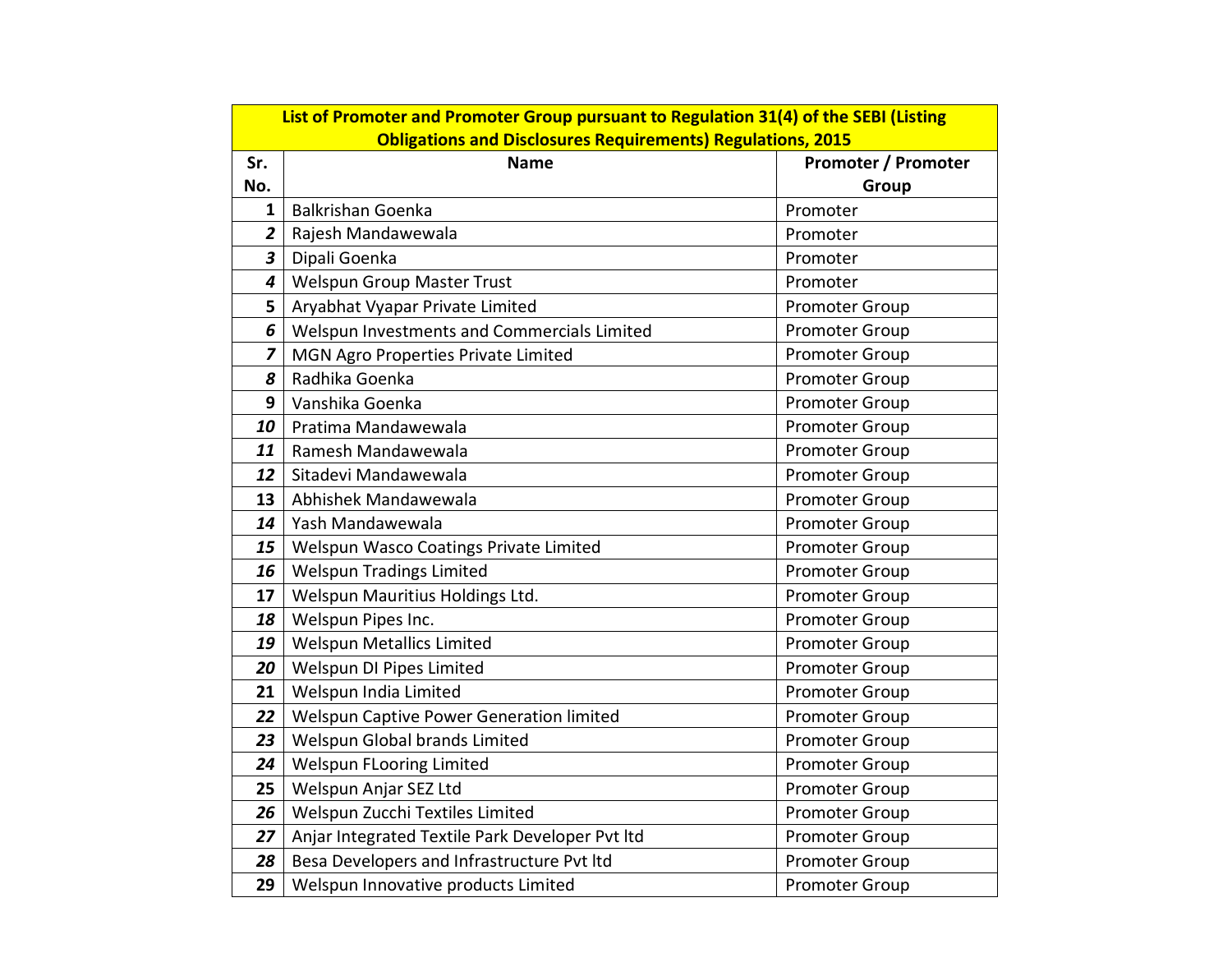| 30 | Welspun Advanced Materials (India) Ltd                                                                                             | Promoter Group        |
|----|------------------------------------------------------------------------------------------------------------------------------------|-----------------------|
| 31 | Welspun Nexgen INC                                                                                                                 | <b>Promoter Group</b> |
| 32 | Welspun USA INC                                                                                                                    | <b>Promoter Group</b> |
| 33 | Welspun Enterprises Limited                                                                                                        | <b>Promoter Group</b> |
| 34 | Welspun Holdings Private Limited, Cyprus                                                                                           | Promoter Group        |
| 35 | Welspun Mauritius Enterprises Limited                                                                                              | Promoter Group        |
| 36 | Welspun Natural Resources Private Limited                                                                                          | Promoter Group        |
| 37 | Welspun Projects (Himmatnagar Bypass) Private Limited<br>(Formerly known as MSK Projects (Himmatnagar Bypass)<br>Private Limited)  | <b>Promoter Group</b> |
| 38 | Welspun Project (Kim Mandvi Corridor) Private Limited<br>(Formerly known as MSK Projects (Kim Mandvi Corridor)<br>Private Limited) | <b>Promoter Group</b> |
| 39 | ARSS Bus Terminal Private Limited                                                                                                  | Promoter Group        |
| 40 | Dewas Waterprojects Works Private Limited                                                                                          | <b>Promoter Group</b> |
| 41 | Welspun Build-Tech Private Limited                                                                                                 | <b>Promoter Group</b> |
| 42 | Welspun Delhi Meerut Expressway Private Limited                                                                                    | Promoter Group        |
| 43 | MBL (CGRG) Road Limited                                                                                                            | <b>Promoter Group</b> |
| 44 | MBL (GSY) Road Limited                                                                                                             | Promoter Group        |
| 45 | <b>RGY Roads Private Limited</b>                                                                                                   | <b>Promoter Group</b> |
| 46 | <b>Corbello Trading Private Limited</b>                                                                                            | <b>Promoter Group</b> |
| 47 | Chikhali - Tarsod Highways Private Limited                                                                                         | <b>Promoter Group</b> |
| 48 | Welsteel Enterprises Private Limited                                                                                               | Promoter Group        |
| 49 | <b>DME Infra Private Limited</b>                                                                                                   | <b>Promoter Group</b> |
| 50 | Grenoble Infrastructure Private Limited                                                                                            | <b>Promoter Group</b> |
| 51 | Welspun Sattanathapuram Nagapattinam Road Private<br>Limited                                                                       | <b>Promoter Group</b> |
| 52 | Welspun Road Infra Private Limited                                                                                                 | Promoter Group        |
| 53 | Welspun Infraconstruct Private Limited (Formerly known as                                                                          | <b>Promoter Group</b> |
|    | Welspun Amravati Highways Pvt. Ltd.)                                                                                               |                       |
| 54 | Welspun Aunta-Simaria Project Private Limited                                                                                      | <b>Promoter Group</b> |
| 55 | Welspun Infrafacility Private Limited                                                                                              | <b>Promoter Group</b> |
| 56 | Welspun Kaveri Infraprojects JV Private Limited                                                                                    | <b>Promoter Group</b> |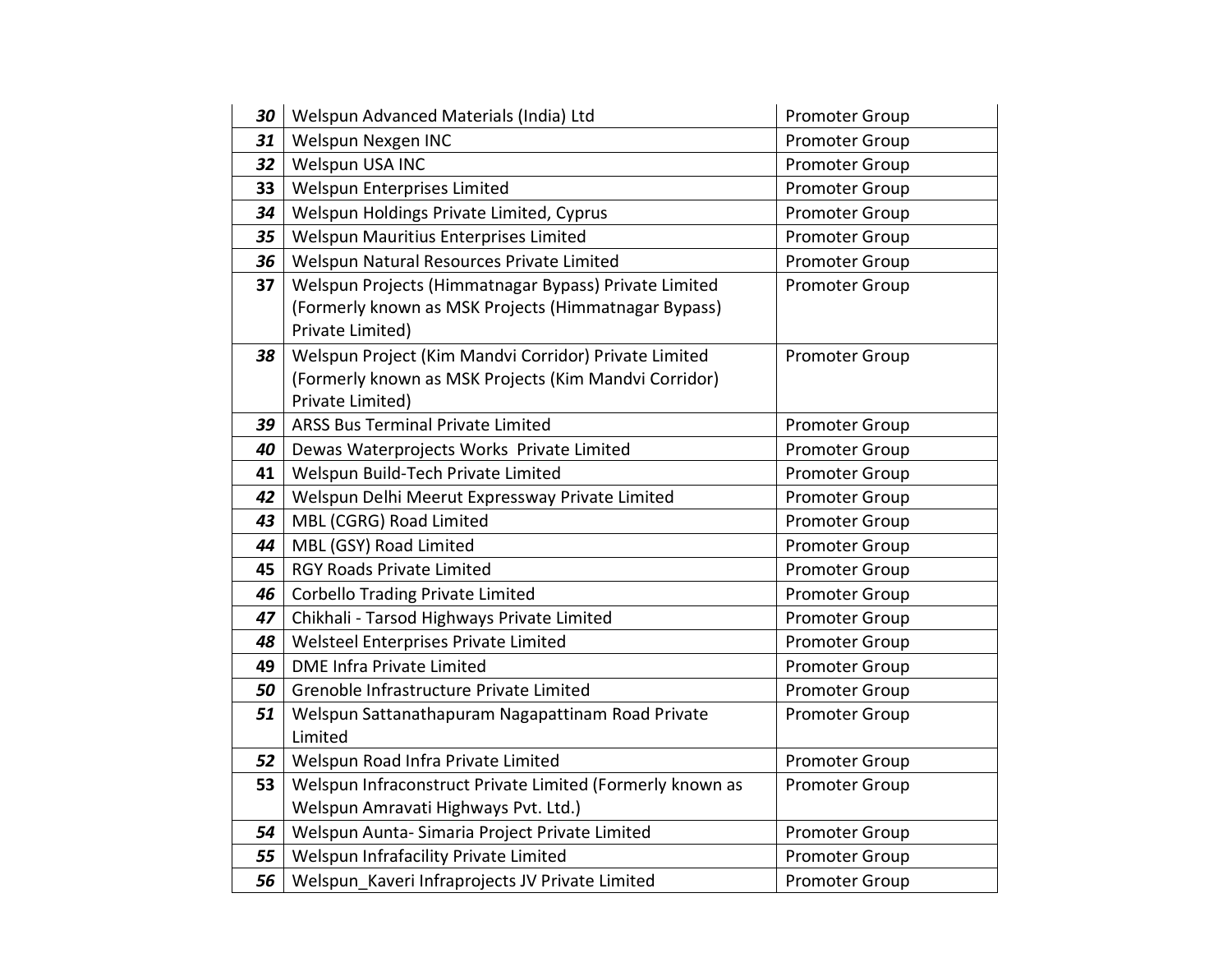| 57 | Welspun Logistics Ltd                                    | Promoter Group        |
|----|----------------------------------------------------------|-----------------------|
| 58 | Welspun Steel Resources Pvt Ltd                          | Promoter Group        |
| 59 | Veremente Enterprises Private Limited                    | Promoter Group        |
| 60 | Dahej Infrastructure Private Limited                     | <b>Promoter Group</b> |
| 61 | Welspun Realty Private Limited                           | Promoter Group        |
| 62 | Krishiraj Renewables Energy Private Limited              | Promoter Group        |
| 63 | <b>Rank Marketing LLP</b>                                | <b>Promoter Group</b> |
| 64 | Welspun Steel Ltd                                        | Promoter Group        |
| 65 | <b>Welspun Specialy Solutions Ltd</b>                    | Promoter Group        |
| 66 | Welpsun Energy Orissa Pvt Ltd                            | Promoter Group        |
| 67 | Welspun Energy Thermal Pvt Ltd                           | <b>Promoter Group</b> |
| 68 | Anjar TMT Steel Private Limited                          | Promoter Group        |
| 69 | Mundra Industrial & Business Parks Private Limited       | Promoter Group        |
| 70 | Welspun Real Estate Ventures LLP                         | <b>Promoter Group</b> |
| 71 | Welspun One Logistics Parks Private Limited              | Promoter Group        |
| 72 | Astronomical Logistics Private Limited                   |                       |
| 73 | Trueguard Realcon Private Limited                        | <b>Promoter Group</b> |
| 74 | Alphaclarte Trading Private Limited                      | Promoter Group        |
| 75 | Alphaclarte Multiveneture Private Limited                | <b>Promoter Group</b> |
| 76 | Welspun Real Estate and Infra Developers Private Limited | <b>Promoter Group</b> |
| 77 | Diameter Trading Private Limited                         | Promoter Group        |
| 78 | <b>Welspun Financial Services Limited</b>                | Promoter Group        |
| 79 | Sequence Apartments Private Limited                      | <b>Promoter Group</b> |
| 80 | <b>Friends Connections Private Limited</b>               | <b>Promoter Group</b> |
| 81 | <b>DBG Estates Private Limited</b>                       | Promoter Group        |
| 82 | Rajlok Diagnostic Systems Private Limited                | Promoter Group        |
| 83 | Methodical Invt & Trading Co. Pvt Ltd                    | Promoter Group        |
| 84 | Koolkanya Private Limited                                | Promoter Group        |
| 85 | Welspun Multiventures LLP                                | Promoter Group        |
| 86 | <b>DBG Multiventures LLP</b>                             | Promoter Group        |
| 87 | <b>FRANCO AGENCIES</b>                                   | Promoter Group        |
| 88 | <b>BKG HUF</b>                                           | Promoter Group        |
| 89 | <b>BKG Family Trust</b>                                  | Promoter Group        |